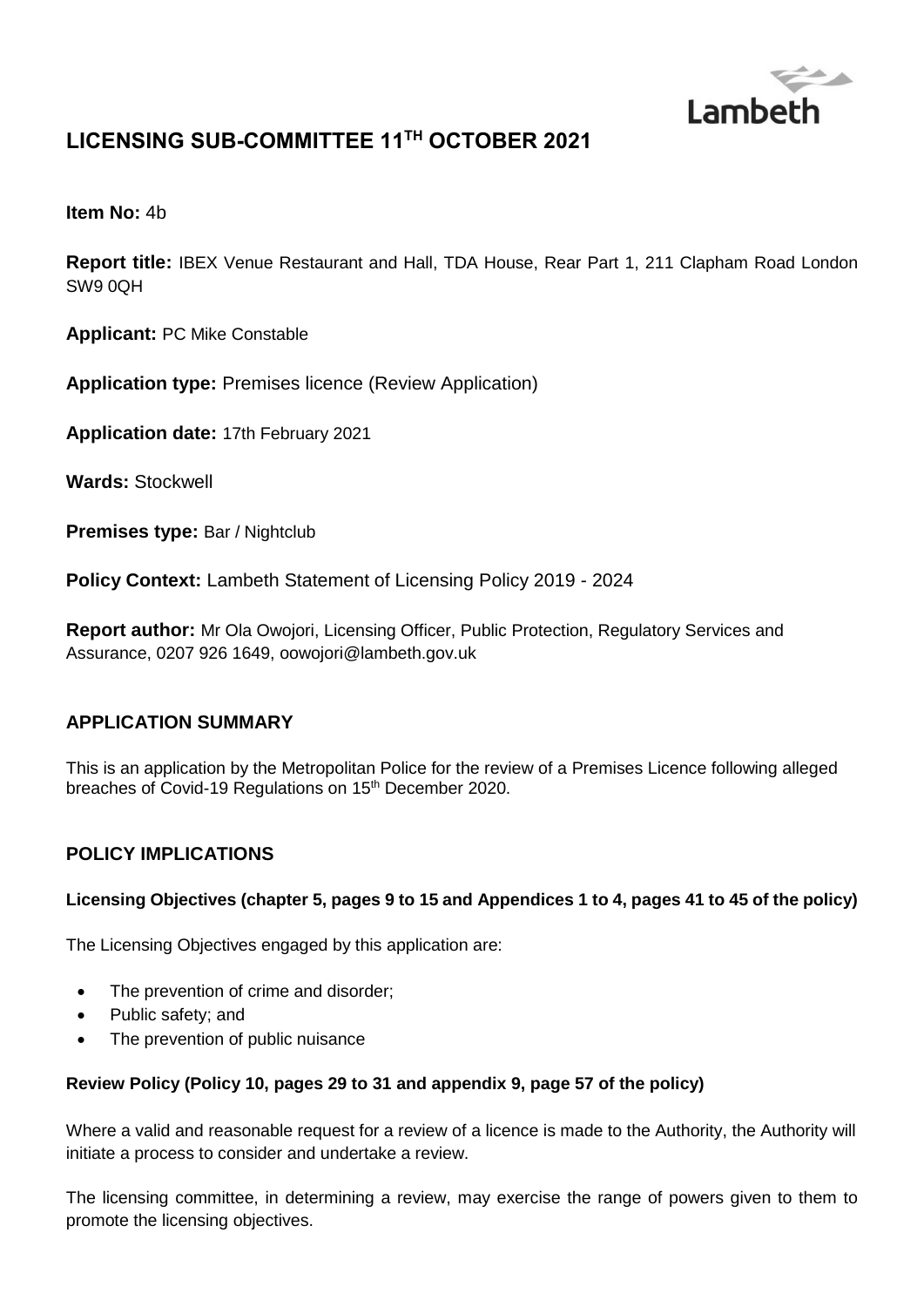The Authority will seek to establish the cause or causes of the concern and remedial action will be targeted at such causes. Any action will be proportionate to the problems involved.

Proceedings under the Licensing Act 2003 for reviewing a premises licence are provided as a key protection for the community where problems associated with crime and disorder, public safety, public nuisance or the protection of children from harm are occurring.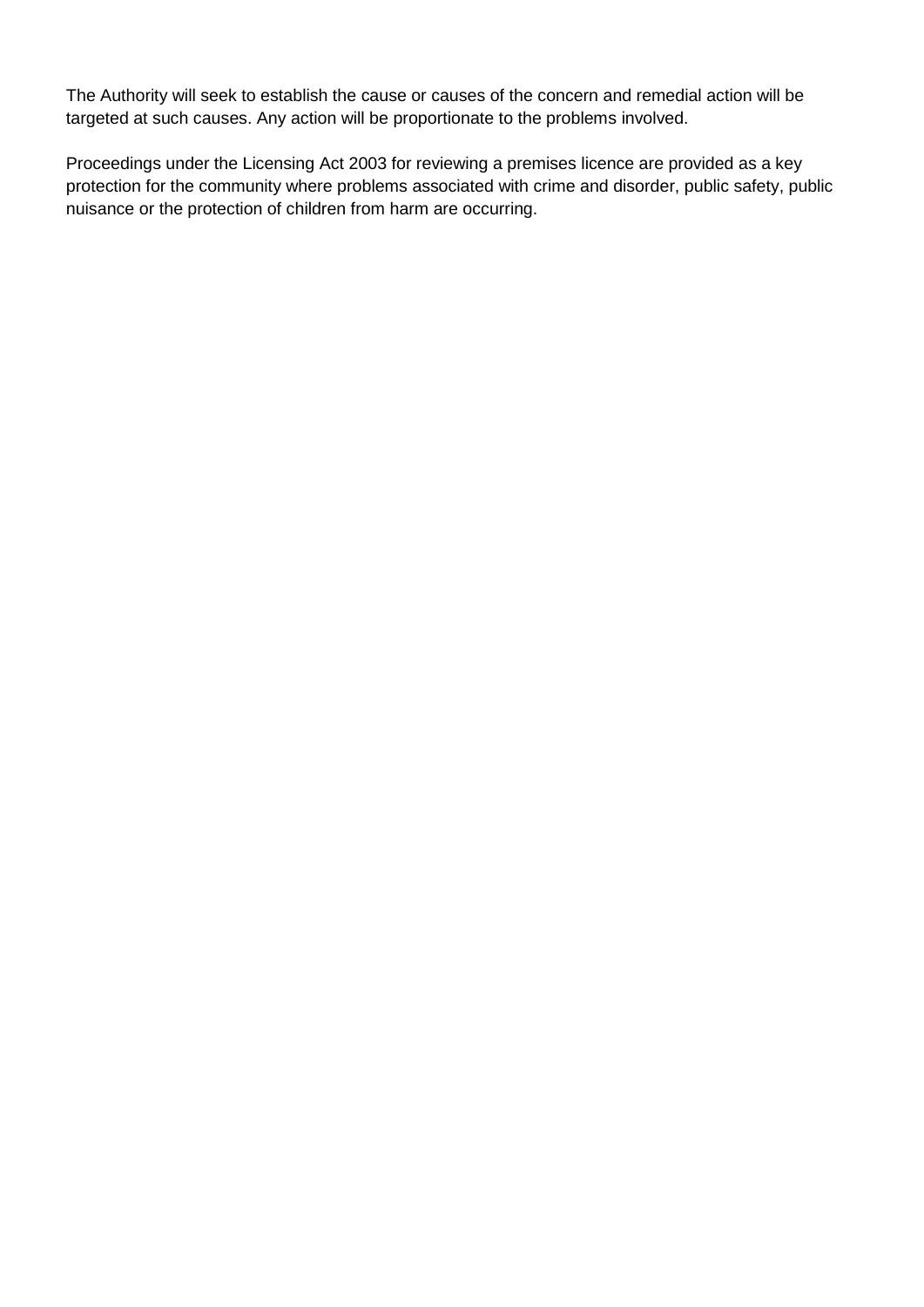# **1. APPLICATION**

- 1.1 This is an application to review the premises licence under section 51 of the Licensing Act 2003.
- 1.2 On 17<sup>th</sup> February 2021, the Metropolitan Police Service submitted an application to review the Premises Licence in respect of IBEX Venue Restaurant and Hall, TDA House Rear Part 1, 211 Clapham Road London SW9 0QH. This was following an inspection of the premises on  $15<sup>th</sup>$ December 2020, where alleged multiple breaches of Covid-19 Regulations were observed.
- 1.3 In addition, the Police were not satisfied with the response of the licence holder with regards to the alleged breaches and during a follow up meeting that took place between the licence holder and officers from the Police, Public Protection and the Licensing Authority. The Police are seeking a revocation of the premises licence
- 1.4 A copy of the review application form is attached to the report as **Annex A**
- 1.5 The Police have provided supporting documentation which is attached to the report as **Annex B**
- 1.6 In addition, the Police have supplied body worn footage, which has been circulated to the licence holder's representatives and will be available for viewing by Members of the Sub-Committee. The Police have requested the footage be viewed in private session.

### **2. REPRESENTATIONS**

- 2.1 Two representations were received in support of the review application. These were from the Licensing Authority and Public Protection Team.
- 2.2 Their representations are based on the licensing objectives of the prevention of crime and disorder, the prevention of public nuisance and public safety.
- 2.3 The representations highlight concerns in respect of the alleged breaches of Covid 19 Regulations, the unsatisfactory response of the licence holder to address the concerns raised and the history of noise nuisance at the premises.
- 2.4 Both the Licensing Authority and Public Protection Team request the Sub-committee to consider revoking the premises licence.
- 2.5 A copy of the representations is attached to the report as **Annex C**
- 2.6 The last date for making representations was on  $17<sup>th</sup>$  March 2021
- 2.7 The licence holders are now seeking the withdrawal of the review application, following a confirmation from South London Magistrates Court that the prosecution proceedings in respect of the alleged breaches of Covid 19 Regulations has been withdrawn by the Police. A summary of the submission from the licence holder is attached to the report as **Annex D**
- 2.8 The Police has not responded to the request from the licence holder for the review application to be withdrawn.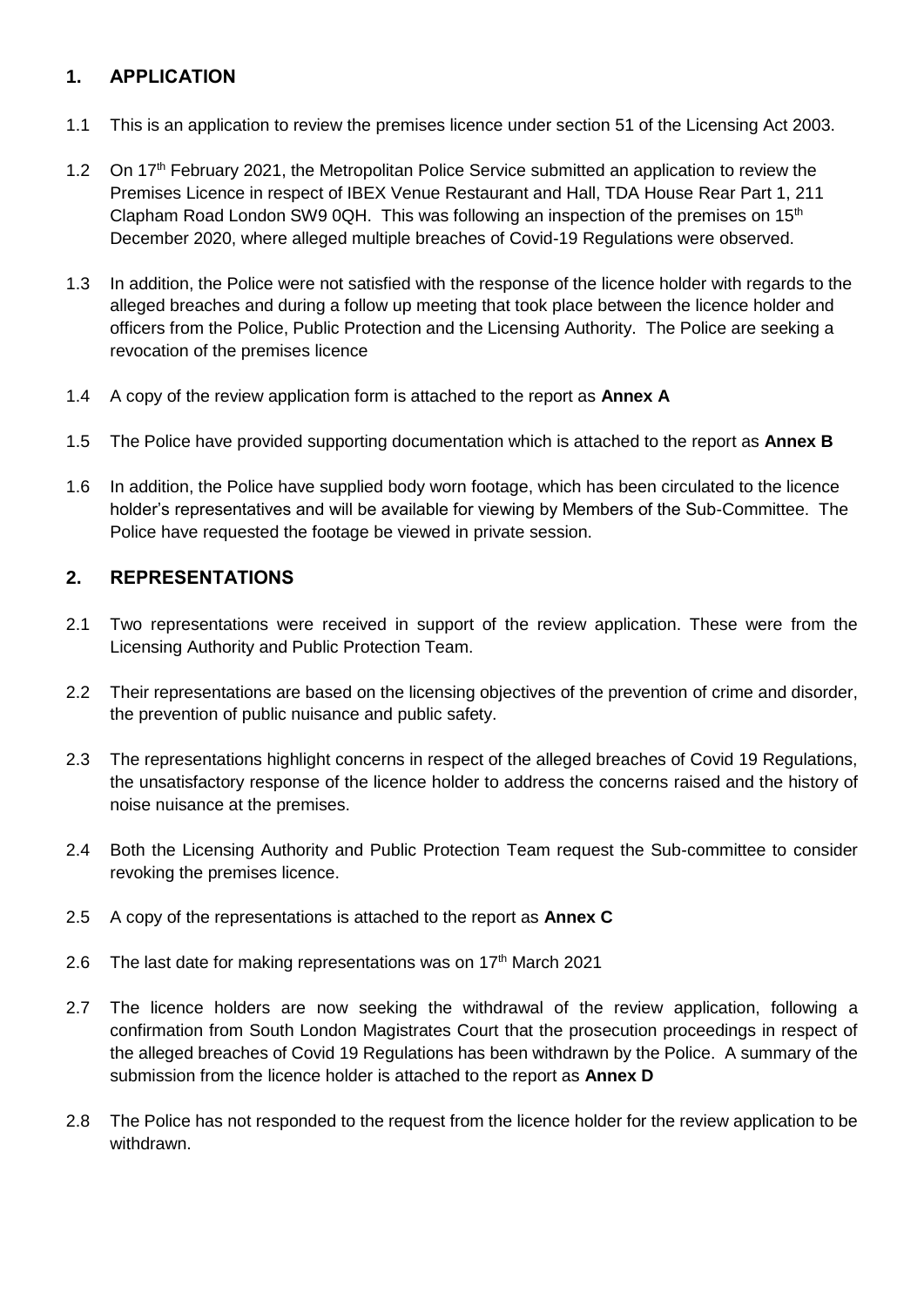# **3. CURRENT LICENCE**

- 3.1 The current premises licence was granted on 26th July 2011.
- 3.2 The premises licence is currently held by Daniel Musse and he is also named as the designated premises supervisor. Mr Musse has held the licence and has been the designated premises supervisor since 7th January 2015.
- 3.3 The premises licence authorises the following hours/licensable activities;

**Regulated Entertainment (Indoors)**  Monday to Sunday 11:00 – 00:00

**Late Night Refreshment (Indoors)**  Monday – Sunday 23:00 – 00:00

**Sale of Alcohol (On the Premises)** Monday to Sunday 11:00 – 00:00

3.4 A copy of the current premises licence is attached to the report as **Annex E**

# **4. BACKGROUND HISTORY**

- 4.1 The premises licence holder was issued a warning letter dated 13th January 2016 following an allegation of trading beyond their permitted hours. A copy of the letter is attached to the report as **Annex F**
- 4.2 The Licensing Authority are not aware of any other enforcement issues associated with this premises.
- 4.3 On 1st August 2016, an application to vary the premises licence was received seeking to extend the commencement hours on Monday to Sunday from 17:00 to 11:00 hours and the terminal hours on Sunday to Thursday from 23:00 – 00:00 hours and on Friday and Saturday from 00:00 – 02:00 hours.
- 4.4 The application was granted to allow an extension of the commencement hours on Monday Sunday and the terminal hours on Sunday to Thursday, but the terminal hours on Friday and Saturday to remain as 00:00 hours. A copy of the minutes and the decision notice is attached to the report as **Annex G**.
- 4.5 The premises are opposite Stockwell underground station and there are 24 hours a day public buses towards several London destinations.

# **5. OBSERVATIONS**

- 5.1 The parts of the Statutory Guidance (April 2018) which are particularly relevant to this application and the representations received are Chapters:
	- 2 The Licensing Objectives;
	- 3 Licensable Activities;
	- 9 Determining Applications;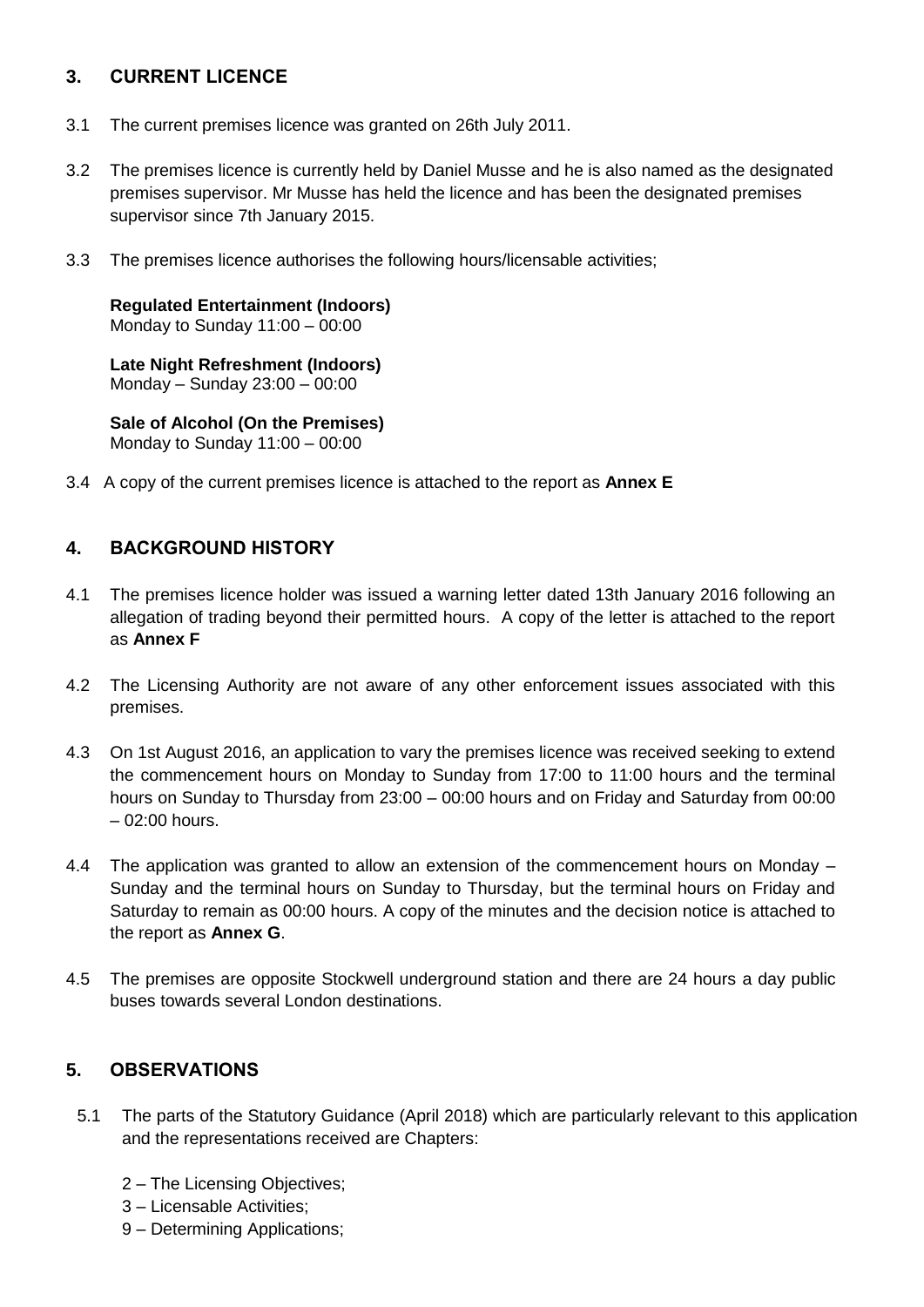10 – Conditions Attached to Premises Licenses and Club Premises Certificates;

11 – Reviews

5.2 The parts of the Statement of Licensing Policy that are particularly relevant to this application and the representations are Sections:

1. Purpose of the Statement of Licensing Policy 5. The Licensing Objectives Policy10: Reviews Appendix 1: Crime and Disorder Appendix 2: Public Safety Appendix 3: Public Nuisance Appendix 9: Licence Reviews

### **6. CONCLUSION**

6.1 Members are required to consider the application in light of all the relevant information. The Licensing Sub-Committee may take such steps as are appropriate for the promotion of the licensing objectives.

The options available to Members of the Licensing Sub Committee are;

- 1 To modify the conditions of the licence
- 2 To remove the designated premises supervisor from the licence
- 3 To suspend the premises licence
- 4 To revoke the premises licence
- 5 To take no action
- 6.2 Where the authority modifies a condition of the licence or suspends the licence, it may provide that this takes effect for such period as it may specify (but not exceeding three months).

### **CONSULTATION INFORMATION**

| Department(s) or Organisation(s)    | <b>Consulted</b><br>(Y/N) | <b>Date</b><br><b>Response</b><br><b>Received</b> | <b>Comments</b><br>summarized in<br>report (Y/N) |
|-------------------------------------|---------------------------|---------------------------------------------------|--------------------------------------------------|
| Health & Safety Section (internal)  | v                         |                                                   |                                                  |
| Noise service (internal)            | v                         | 17/03/21                                          | $\checkmark$                                     |
| Social Services (internal)          |                           |                                                   |                                                  |
| Licensing Service (internal)        | v                         | 02/03/21                                          | $\checkmark$                                     |
| Planning (internal)                 | $\checkmark$              | 04/03/21                                          | N                                                |
| <b>Trading Standards (internal)</b> |                           |                                                   |                                                  |
| Fire Authority (external)           | $\checkmark$              |                                                   |                                                  |
| Police Licensing Unit (external)    | v                         | Applicant                                         |                                                  |
| Health Authority (external)         |                           |                                                   |                                                  |
| Home                                | v                         | 23/02/21                                          | N                                                |

# **APPENDICES AND REFERENCE DOCUMENTS**

| <b>Appendices</b> | <b>Annex A</b> – Application Form       |
|-------------------|-----------------------------------------|
|                   | <b>Annex B</b> – Supporting Information |